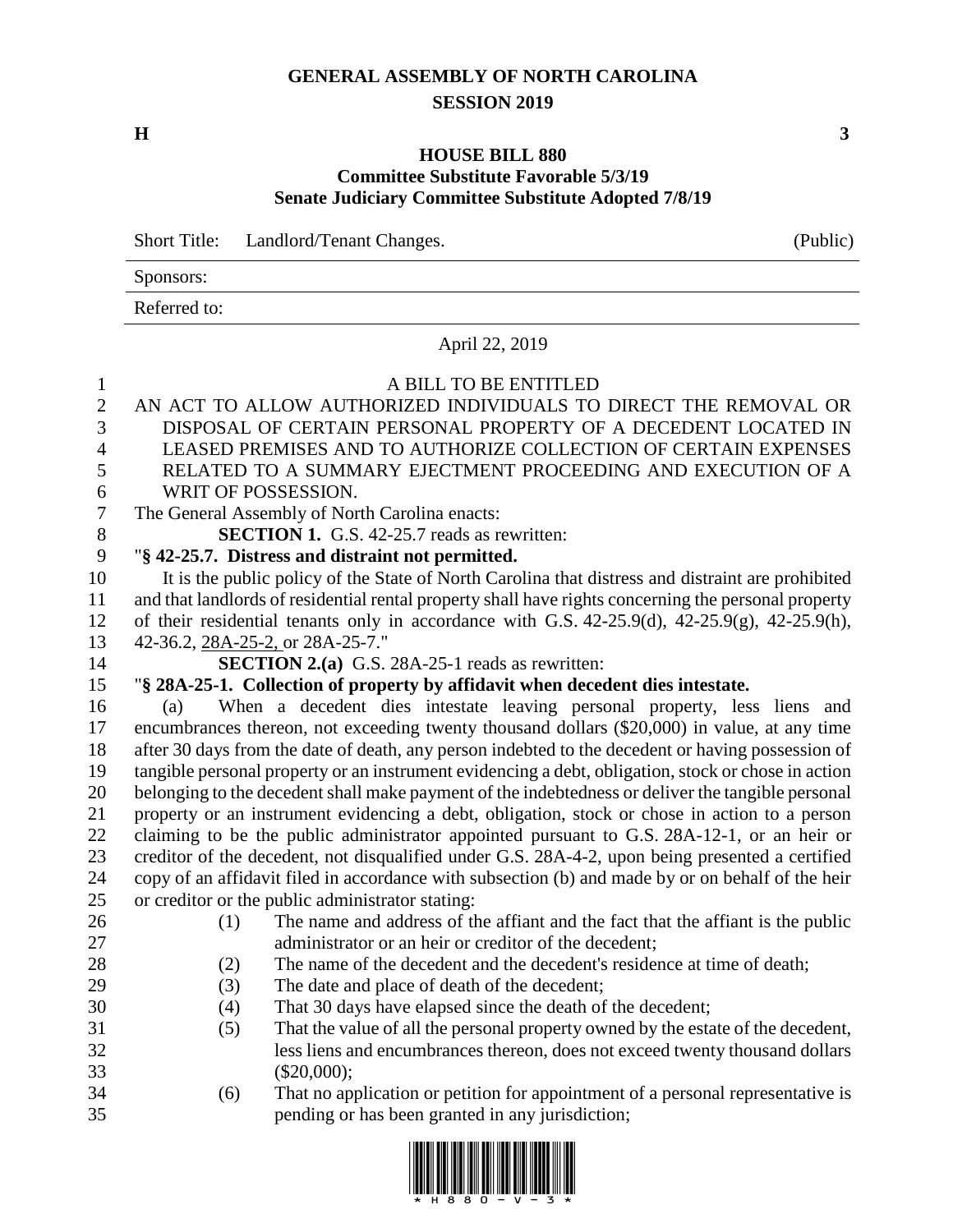|                  | <b>General Assembly Of North Carolina</b> |                                                                                                        | <b>Session 2019</b> |  |  |
|------------------|-------------------------------------------|--------------------------------------------------------------------------------------------------------|---------------------|--|--|
| $\mathbf{1}$     | (7)                                       | The names and addresses of those persons who are entitled, under the                                   |                     |  |  |
| $\overline{2}$   |                                           | provisions of the Intestate Succession Act, to the personal property of the                            |                     |  |  |
| 3                |                                           | decedent and their relationship, if any, to the decedent; and                                          |                     |  |  |
| $\overline{4}$   | (8)                                       | A description sufficient to identify each tract of real property owned by the                          |                     |  |  |
| 5                |                                           | decedent at the time of the decedent's death.                                                          |                     |  |  |
| 6                |                                           | In those cases in which the affiant is the surviving spouse and sole heir of the decedent, not         |                     |  |  |
| $\boldsymbol{7}$ |                                           | disqualified under G.S. 28A-4-2, the property described in this subsection that may be collected       |                     |  |  |
| $8\,$            |                                           | pursuant to this section may exceed twenty thousand dollars (\$20,000) in value but shall not          |                     |  |  |
| 9                |                                           | exceed thirty thousand dollars (\$30,000) in value, after reduction for any spousal allowance paid     |                     |  |  |
| 10               |                                           | to the surviving spouse pursuant to G.S. 30-15. In such cases, the affidavit shall state: (i) the      |                     |  |  |
| 11               |                                           | name and address of the affiant and the fact that the affiant is the surviving spouse and is entitled, |                     |  |  |
| 12               |                                           | under the provisions of the Intestate Succession Act, to all of the property of the decedent; (ii)     |                     |  |  |
| 13               |                                           | that the value of all of the personal property owned by the estate of the decedent, less liens and     |                     |  |  |
| 14               |                                           | encumbrances thereon, does not exceed thirty thousand dollars (\$30,000); and (iii) the                |                     |  |  |
| 15               |                                           | information required under subdivisions $(2)$ , $(3)$ , $(4)$ , $(6)$ , and $(8)$ of this subsection.  |                     |  |  |
| 16               | .                                         |                                                                                                        |                     |  |  |
| 17               | (d)                                       | The public administrator or an heir that has presented an affidavit as provided in                     |                     |  |  |
| 18               |                                           | subsection (a) of this section shall be entitled to remove or otherwise dispose of the decedent's      |                     |  |  |
| 19               |                                           | personal property located in demised premises."                                                        |                     |  |  |
| 20               |                                           | <b>SECTION 2.(b)</b> G.S. 28A-25-1.1 reads as rewritten:                                               |                     |  |  |
| 21               |                                           | "§ 28A-25-1.1. Collection of property by affidavit when decedent dies testate.                         |                     |  |  |
| 22               | (a)                                       | When a decedent dies testate leaving personal property, less liens and encumbrances                    |                     |  |  |
| 23               |                                           | thereon, not exceeding twenty thousand dollars (\$20,000) in value, at any time after 30 days from     |                     |  |  |
| 24               |                                           | the date of death, any person indebted to the decedent or having possession of tangible personal       |                     |  |  |
| 25               |                                           | property or an instrument evidencing a debt, obligation, stock or chose in action belonging to the     |                     |  |  |
| 26               |                                           | decedent shall make payment of the indebtedness or deliver the tangible personal property or an        |                     |  |  |
| 27               |                                           | instrument evidencing a debt, obligation, stock or chose in action to a person claiming to be the      |                     |  |  |
| 28               |                                           | public administrator appointed pursuant to G.S. 28A-12-1, a person named or designated as              |                     |  |  |
| 29               |                                           | executor in the will, devisee, heir or creditor, of the decedent, not disqualified under               |                     |  |  |
| 30               |                                           | G.S. 28A-4-2, upon being presented a certified copy of an affidavit filed in accordance with           |                     |  |  |
| 31               |                                           | subsection (b) and made by or on behalf of the heir, the person named or designated as executor        |                     |  |  |
| 32               |                                           | in the will of the decedent, the creditor, the public administrator, or the devisee, stating:          |                     |  |  |
| 33               | (1)                                       | The name and address of the affiant and the fact that the affiant is the public                        |                     |  |  |
| 34               |                                           | administrator, a person named or designated as executor in the will, devisee,                          |                     |  |  |
| 35               |                                           | heir or creditor, of the decedent;                                                                     |                     |  |  |
| 36               | (2)                                       | The name of the decedent and the decedent's residence at time of death;                                |                     |  |  |
| 37               | (3)                                       | The date and place of death of the decedent;                                                           |                     |  |  |
| 38               | (4)                                       | That 30 days have elapsed since the death of the decedent;                                             |                     |  |  |
| 39               | (5)                                       | That the decedent died testate leaving personal property, less liens and                               |                     |  |  |
| 40               |                                           | encumbrances thereon, not exceeding twenty thousand dollars (\$20,000) in                              |                     |  |  |
| 41               |                                           | value;                                                                                                 |                     |  |  |
| 42               | (6)                                       | That the decedent's will has been admitted to probate in the court of the proper                       |                     |  |  |
| 43               |                                           | county and a duly certified copy of the will has been recorded in each county                          |                     |  |  |
| 44               |                                           | in which is located any real property owned by the decedent at the time of the                         |                     |  |  |
| 45               |                                           | decedent's death;                                                                                      |                     |  |  |
| 46               | (7)                                       | That a certified copy of the decedent's will is attached to the affidavit;                             |                     |  |  |
| 47               | (8)                                       | That no application or petition for appointment of a personal representative is                        |                     |  |  |
| 48               |                                           | pending or has been granted in any jurisdiction;                                                       |                     |  |  |
| 49               | (9)                                       | The names and addresses of those persons who are entitled, under the                                   |                     |  |  |
| 50               |                                           | provisions of the will, or if applicable, of the Intestate Succession Act, to the                      |                     |  |  |
| 51               |                                           | property of the decedent; and their relationship, if any, to the decedent; and                         |                     |  |  |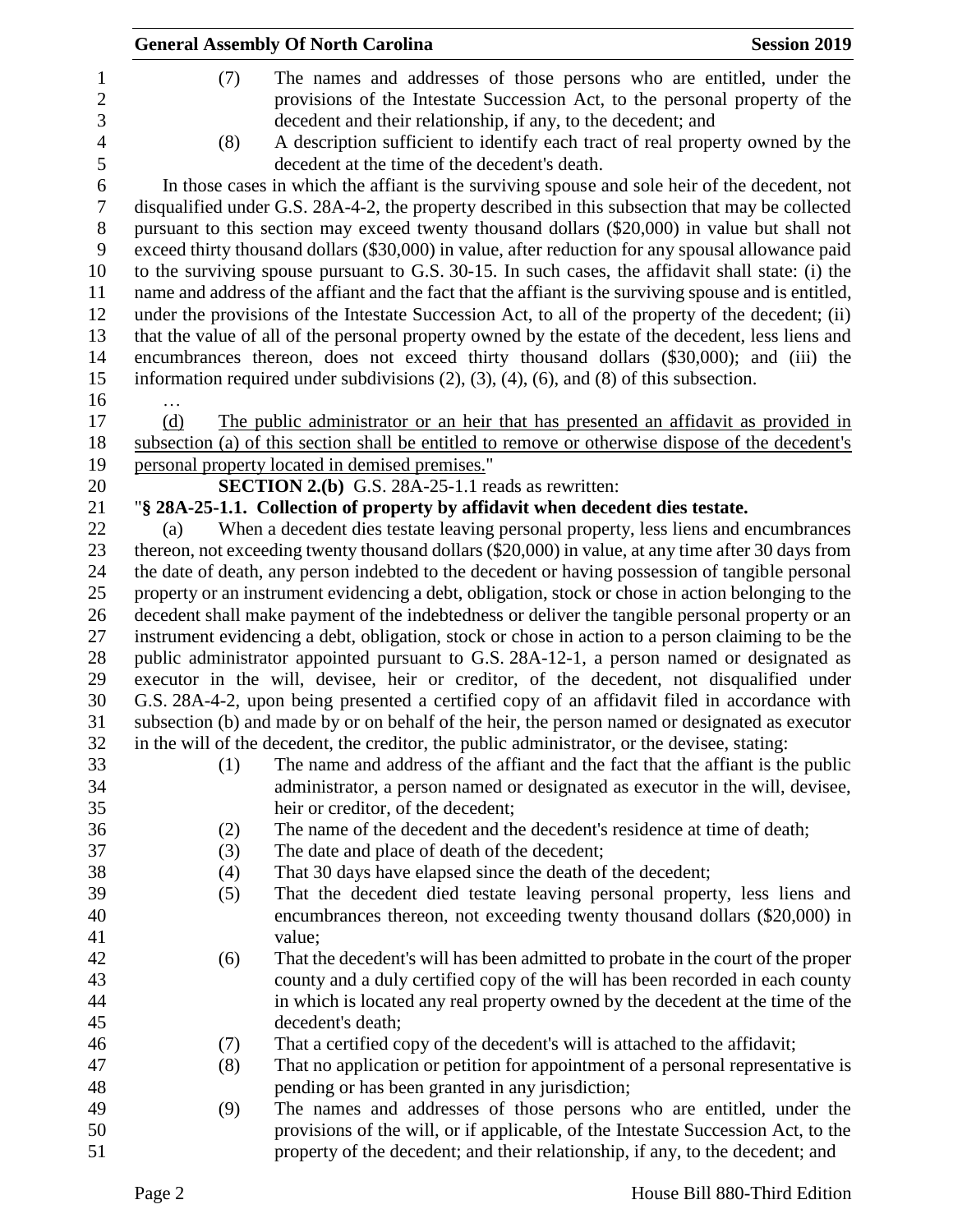|                              | <b>General Assembly Of North Carolina</b>                                                                                                                                                                 | <b>Session 2019</b> |
|------------------------------|-----------------------------------------------------------------------------------------------------------------------------------------------------------------------------------------------------------|---------------------|
| $\mathbf{1}$<br>$\mathbf{2}$ | A description sufficient to identify each tract of real property owned by the<br>(10)<br>decedent at the time of the decedent's death.                                                                    |                     |
| 3<br>$\overline{4}$          | In those cases in which the affiant is the surviving spouse, is entitled to all of the property of<br>the decedent, and is not disqualified under G.S. 28A-4-2, the property described in this            |                     |
| 5                            | subsection that may be collected pursuant to this section may exceed twenty thousand dollars                                                                                                              |                     |
| 6                            | (\$20,000) in value but shall not exceed thirty thousand dollars (\$30,000) in value, after reduction                                                                                                     |                     |
| $\tau$                       | for any spousal allowance paid to the surviving spouse pursuant to G.S. 30-15. In such cases, the                                                                                                         |                     |
| $8\,$                        | affidavit shall state: (i) the name and address of the affiant and the fact that the affiant is the                                                                                                       |                     |
| 9                            | surviving spouse and is entitled, under the provisions of the decedent's will, or if applicable, of                                                                                                       |                     |
| 10<br>11                     | the Intestate Succession Act, to all of the property of the decedent; (ii) that the decedent died<br>testate leaving personal property, less liens and encumbrances thereon, not exceeding thirty         |                     |
| 12                           | thousand dollars $(\$30,000)$ ; and (iii) the information required under subdivisions $(2)$ , $(3)$ , $(4)$ , $(6)$ ,                                                                                     |                     |
| 13                           | $(7)$ , $(8)$ , and $(10)$ of this subsection.                                                                                                                                                            |                     |
| 14                           |                                                                                                                                                                                                           |                     |
| 15                           | The public administrator, a person named or designated as executor in the will, a<br>(d)                                                                                                                  |                     |
| 16                           | devisee, or an heir that has presented an affidavit as provided in subsection (a) of this section                                                                                                         |                     |
| 17                           | shall be entitled to remove or otherwise dispose of the decedent's personal property located in                                                                                                           |                     |
| 18                           | the demised premises."                                                                                                                                                                                    |                     |
| 19                           | <b>SECTION 2.(c)</b> G.S. 28A-25-2 reads as rewritten:                                                                                                                                                    |                     |
| 20                           | "§ 28A-25-2. Effect of affidavit.                                                                                                                                                                         |                     |
| 21                           | The person paying, delivering, transferring or issuing personal property or the evidence<br>thereof pursuant to an affidavit meeting the requirements of $G.S. 28A-25-1(a)$ or                            |                     |
| 22<br>23                     | G.S. 28A-25-1.1(a) is discharged and released to the same extent as if the person dealt with a                                                                                                            |                     |
| 24                           | duly qualified personal representative of the decedent. A lessor or lessor's agent of the demised                                                                                                         |                     |
| 25                           | premises that, at the direction of an affiant authorized pursuant to G.S. 28A-25-1(d) or                                                                                                                  |                     |
| 26                           | G.S. 28A-25-1.1(d), removes, throws away, or otherwise disposes of the personal property                                                                                                                  |                     |
| 27                           | located in demised premises is discharged and released to the same extent as if the lessor dealt                                                                                                          |                     |
| 28                           | with a duly qualified personal representative of the decedent. The person or lessor is not required                                                                                                       |                     |
| 29                           | to see to the application of the personal property or evidence thereof or to inquire into the truth                                                                                                       |                     |
| 30                           | of any statement in the affidavit. If any person to whom an affidavit is delivered refuses to pay,                                                                                                        |                     |
| 31                           | deliver, transfer, or issue any personal property or evidence thereof, it may be recovered or its                                                                                                         |                     |
| 32<br>33                     | payment, delivery, transfer, or issuance compelled upon proof of their right in an action brought<br>for that purpose by or on behalf of the persons entitled thereto. The court costs and attorney's fee |                     |
| 34                           | incident to the action shall be taxed against the person whose refusal to comply with the                                                                                                                 |                     |
| 35                           | provisions of G.S. $28A-25-1(a)$ or G.S. $28A-25-1.1(a)$ made the action necessary. The heir or                                                                                                           |                     |
| 36                           | creditor to whom payment, delivery, transfer or issuance is made is answerable and accountable                                                                                                            |                     |
| 37                           | therefor to any duly qualified personal representative or collector of the decedent's estate or to                                                                                                        |                     |
| 38                           | any other person having an interest in the estate."                                                                                                                                                       |                     |
| 39                           | <b>SECTION 3.</b> G.S. 42-46 reads as rewritten:                                                                                                                                                          |                     |
| 40                           | "§ 42-46. Authorized late fees and fees, eviction fees, fees, and other costs and expenses.                                                                                                               |                     |
| 41                           | .                                                                                                                                                                                                         |                     |
| 42                           | Complaint-Filing Fee. – Pursuant to a written lease, a landlord may charge a<br>(e)                                                                                                                       |                     |
| 43<br>44                     | complaint-filing fee not to exceed fifteen dollars (\$15.00) or five percent (5%) of the monthly<br>rent, whichever is greater, only if the tenant was in default of the lease, the landlord filed and    |                     |
| 45                           | served a summons and a complaint for summary ejectment and/or money owed, the tenant cured                                                                                                                |                     |
| 46                           | the default or claim, and the landlord dismissed the complaint prior to judgment. The landlord                                                                                                            |                     |
| 47                           | can include this fee in the amount required to cure the default.                                                                                                                                          |                     |
| 48                           | .                                                                                                                                                                                                         |                     |
| 49                           | Out-of-Pocket Expenses. – In addition to the late fees referenced in subsections (a)<br>(i)                                                                                                               |                     |
| 50                           | and (b) of this section and the administrative fees of a landlord referenced in subsections (e)                                                                                                           |                     |